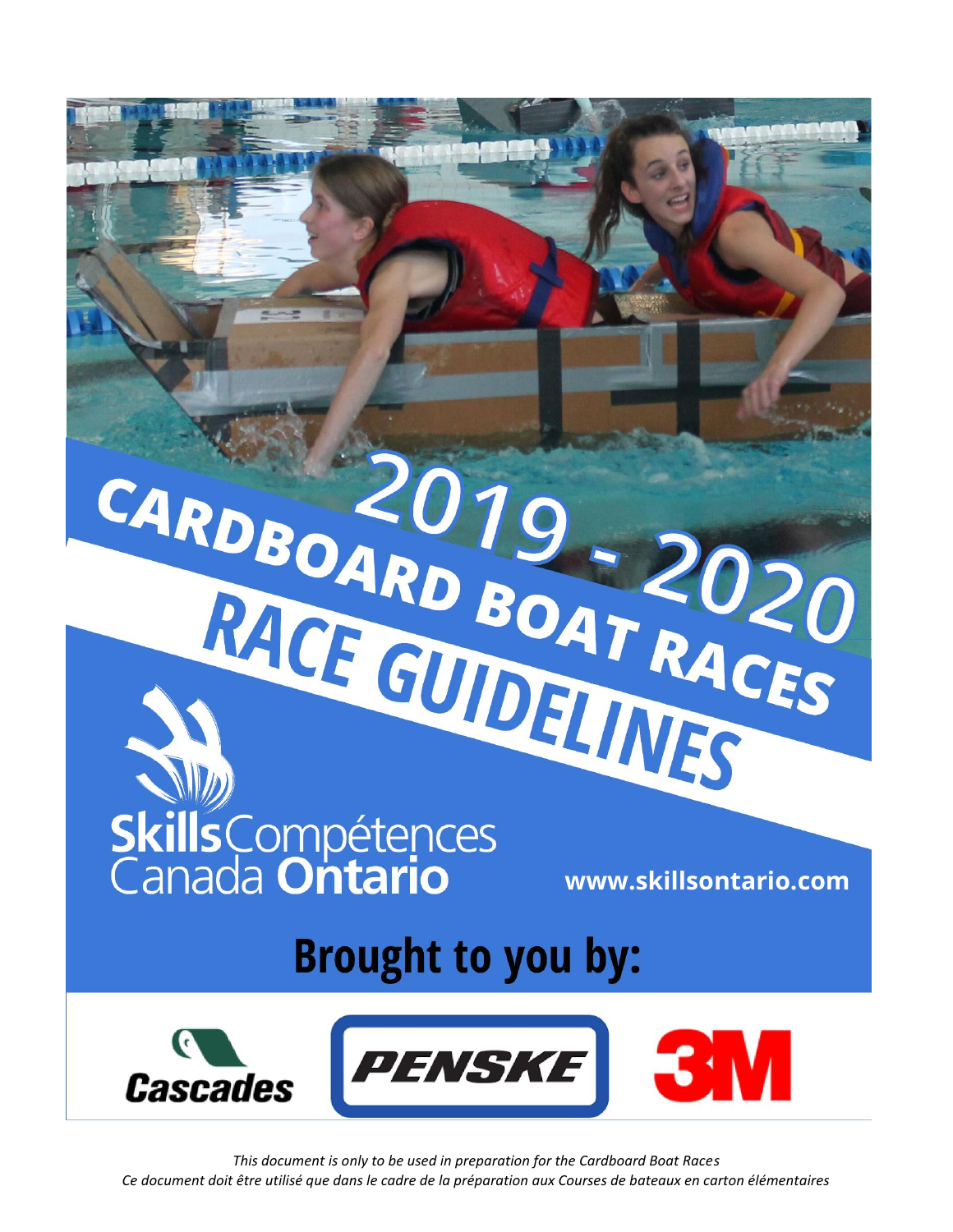**If there is any discrepancy between the English and the French information herein, the English version shall stand.**

**Elementary Cardboard Boat Race Events are intended for students in grades 7-8**

**Secondary Cardboard Boat Race Events are intended for students in grades 9-12**

**Registration opens on Monday, September 16th, 2019 at 9:00 am! Please visit**  <https://www.eventbrite.com/o/skills-ontario-26700023961> **to begin the registration process.**

Skills Ontario would like to invite your school to participate in one of the annual Cardboard Boat Races being held during the 2019-2020 school year. Please visit [www.skillsontario.com](http://www.skillsontario.com/) to view the upcoming Cardboard Boat Race Schedule.

*Venues and dates are subject to change – but substantial notice will be given in this event.*

The registration fee is \$125.00 per team for affiliated schools.

### **Schedule of the Day\*\***

| <b>TIME</b>               | <b>DESCRIPTION</b>                             |  |
|---------------------------|------------------------------------------------|--|
| $9:00$ a.m. $-9:15$ a.m.  | Arrival: Sign-in team and hand-in boat designs |  |
| $9:15$ a.m. $-9:30$ a.m.  | <b>Welcome and Orientation</b>                 |  |
| $9:30$ a.m. $-11:30$ a.m. | <b>Boat Construction</b>                       |  |
| 11:30 a.m. $-12:15$ p.m.  | Clean-up and Lunch                             |  |
| 12:15 p.m. - 12:30 p.m.   | Prepare to enter pool by number                |  |
| 12:30 p.m. $- 2:30$ p.m.  | Race and Weight Challenges                     |  |
| $2:30$ p.m. $- 2:45$ p.m. | Final Clean-up of Construction Area            |  |
| $2:45$ p.m. $-3:00$ p.m.  | <b>Awards Presentation</b>                     |  |

**\*\* Times may vary according to race location and pool availability. Registered teams will receive an email two (2) weeks prior to the event if the schedule is different from the one printed above.**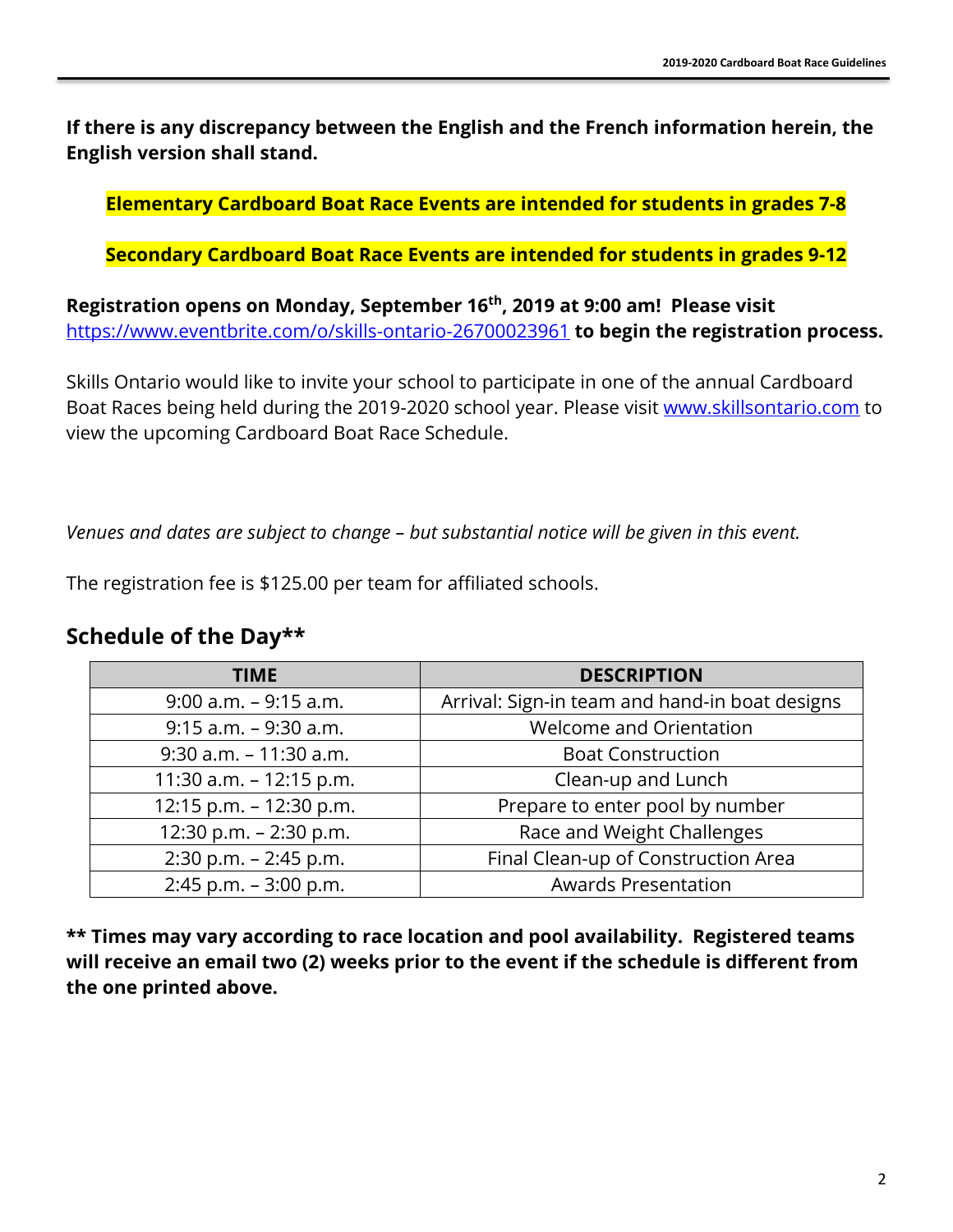## **CHALLENGE OVERVIEW**

Teams of up to four grade 7 or 8 students from the same school will design and construct one (1) boat to participate **in both** a speed and a weight challenge in a pool. Students will be given the materials to construct the boat and two (2) hours of building time. We strongly encourage all teams to build and test sample boats prior to the event. Drawings of boat designs will be collected upon sign-in for judging.

Teams will be judged on planning and design, quality of construction, visual appeal, teamwork and team spirit, knowledge of essential skills, safety and cleanliness as well as the boat's speed and weight capacity. Each speed and weight challenge will be timed and recorded by our judges. *For a breakdown of what the judges will be looking for please consult the Construction and Race Rules and Regulations on pages 5 - 9.*

The top **TWO** Elementary boat race teams from each regional race will be invited to participate in the Elementary Provincial Championship held in Belleville in March 2020!

The top **THREE** Secondary boat race teams from each regional race will be invited to participate in the Secondary Provincial Championships held in Belleville in March 2020!

## **ELIGIBILITY**

- Affiliated schools may enter up to two (2) teams of four (4) students each per season.
- Please note registration is on a first-come, first-served basis and waitlists often occur.
- Teams must be made up of grade 7 and 8 students from the same school.

## **REGISTRATION PROCESS**

## **REGISTRATION PROCESS**

- **Step #1** Teachers reserve team space(s) online at [https://www.eventbrite.com/o/skillscompetences-ontario-26700023961.](https://www.eventbrite.com/o/skillscompetences-ontario-26700023961) This must be done a minimum of two (2) weeks prior to the event, but please note that most races fill up shortly after registration opens.
- **Step #2** Bring individual team member signed informed consent forms directly to the event. Any student that does not have a signed informed consent forms form with them will not be permitted to compete.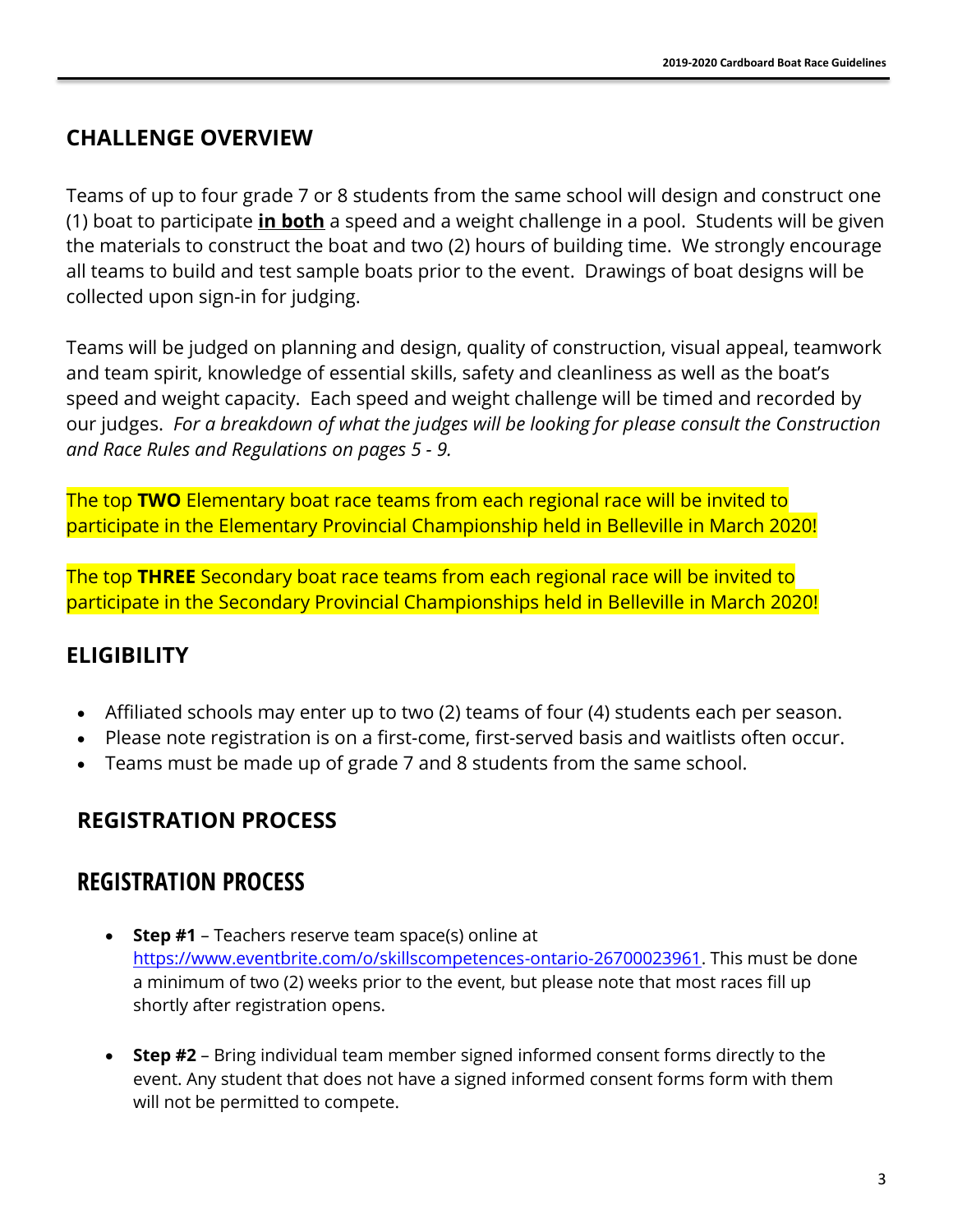### **Cancellations must be received no later than one (1) week prior to the event to avoid being charged full registration fees.**

**\*\*IMPORTANT: Students will not be permitted to participate if** Skills Ontario does not receive a completed and signed copy of "SKILLS ONTARIO PARTICIPANT CONDITIONS FOR 2019-2020 PROGRAMS AND COMPETITIONS" form for each individual team member on the day of the event.

# **ON EVENT DAY**

- 1. All team members should come prepared with signed informed consent forms, swimwear and towels to enter the pool for the race and/or weight challenge.
- 2. Ensure teams have packed their own straight edges, tape measures, cutting devices, pencils/pens, decorations and copies of the boat designs.
- 3. Two (2) pieces of pizza and drinks will be provided to team members and teachers (advisors) at lunch time. If participants feel they require additional sustenance, it is highly recommended they bring their own snacks with them. Any food brought to the venue must be nut-free.
- 4. **Teachers/Advisors are not to provide any advice** to their students during the build portion of the event except to advise them of safety concerns. **Teachers must remain in the building at all times and be easily reachable by Skills Ontario staff.** They are allowed to coach their teams poolside during the weight challenge.
- 5. There is often leftover cardboard available after the event. Please come prepared to help yourself to any extra sheets. Each sheet can retail for up to \$7.00.

# **TOOLS AND MATERIALS**

### *Supplied by Skills Ontario\*:*

- 1. Two 4' x 8' sheets of ¼" corrugated cardboard
- 2. 2 rolls of duct tape (48 mm x 55 m)
- 3. An adhesive sheet with specified boat number
- 4. Lunch
- 5. PFD/life jackets

*\*materials supplied are subject to change but notice will be given where possible*

### *Supplied by teams:*

- 1. Cutting devices (utility knife, box cutters, retractable blade Exacto-knife)
- 2. Pencils/pens/markers
- 3. Suitable attire to race in pool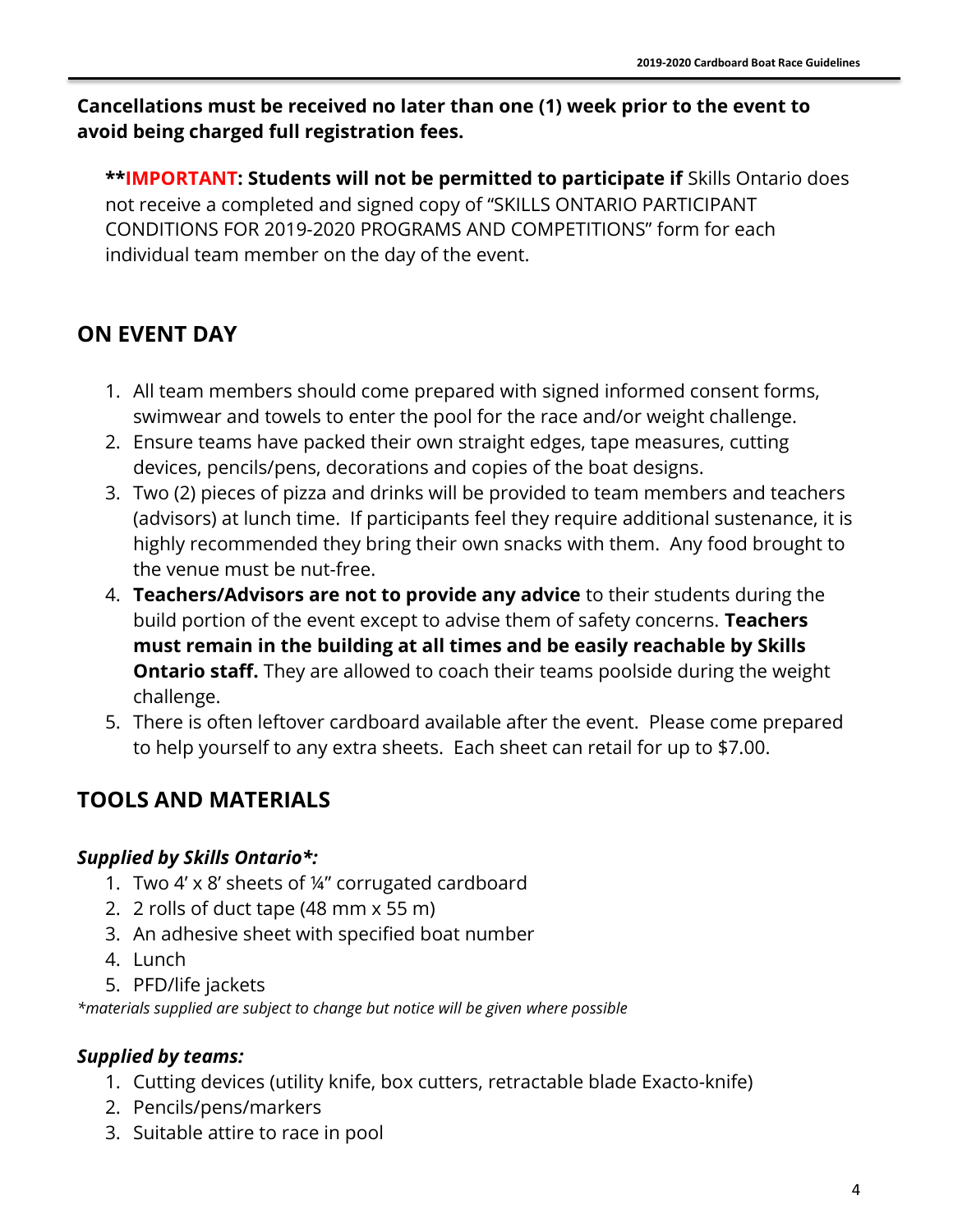4. Boat design sketch (two copies)

### *Optionally supplied by teams:*

- 1. Decorations to enhance the appearance\* (painters tape and sticky tack for decoration adhesive use only)
- 2. Straight or angled edges/rulers of any length or size
- 3. Tape measures, a compass and/or protractor
- 4. Tarp (for protecting the finished boat at locations where teams carry their boat outside to access the pool)
- 5. Saw horse
- 6. Camera including GoPro's
- 7. Nut-free snacks and drinks

### *Note: No other tools or equipment may be used in the construction of the boat. No hammering or clamping devices allowed (with the exception of a GoPro camera attached to boat at team's discretion). Electrical power will not be available at any time. (\* see construction regulation #5)*

# **CONSTRUCTION RULES AND REGULATIONS**

- 1. Each team must bring **TWO COPIES** of each boat design sketch. One copy is to be submitted for evaluation at the time of arrival and registration. The second copy can be used by the team during construction.
- 2. **During the construction period, judges will ask students about their designs** and this will account for an additional part of the design mark.
- 3. Boats must be designed to allow team members to be **fully contained** within the structure of the boat. Rafts or surfboard styles will not be permitted.
- 4. **\*\*NEW\*\*** Racers are not allowed to use any devices to propel the boat in the water other than their own hands (Ex. Paddles, oars, etc…).
- 5. Teams are permitted to bring materials with which to decorate their boat. Decorations must not aid in the speed or buoyancy of the boat. **Lacquers, waxes (i.e. crayons), paints, sprays, aerosol cans, confetti and glitter are not permitted for decoration as they can cause issues with the pool systems**. The use of aerosol cans, confetti and glitter is **strictly prohibited**. Teams will be asked to remove all water soluble decorations after "Visual Appeal Judging" and before entering the water (i.e. during lunch time). Teams are permitted to use painters tape and/or sticky tack to tack on decorations that will be removed before entering the pool.
- 6. Teams are not permitted to use aids such as a prototype, to-scale patterns or prefabricated materials for tracing purposes at the event.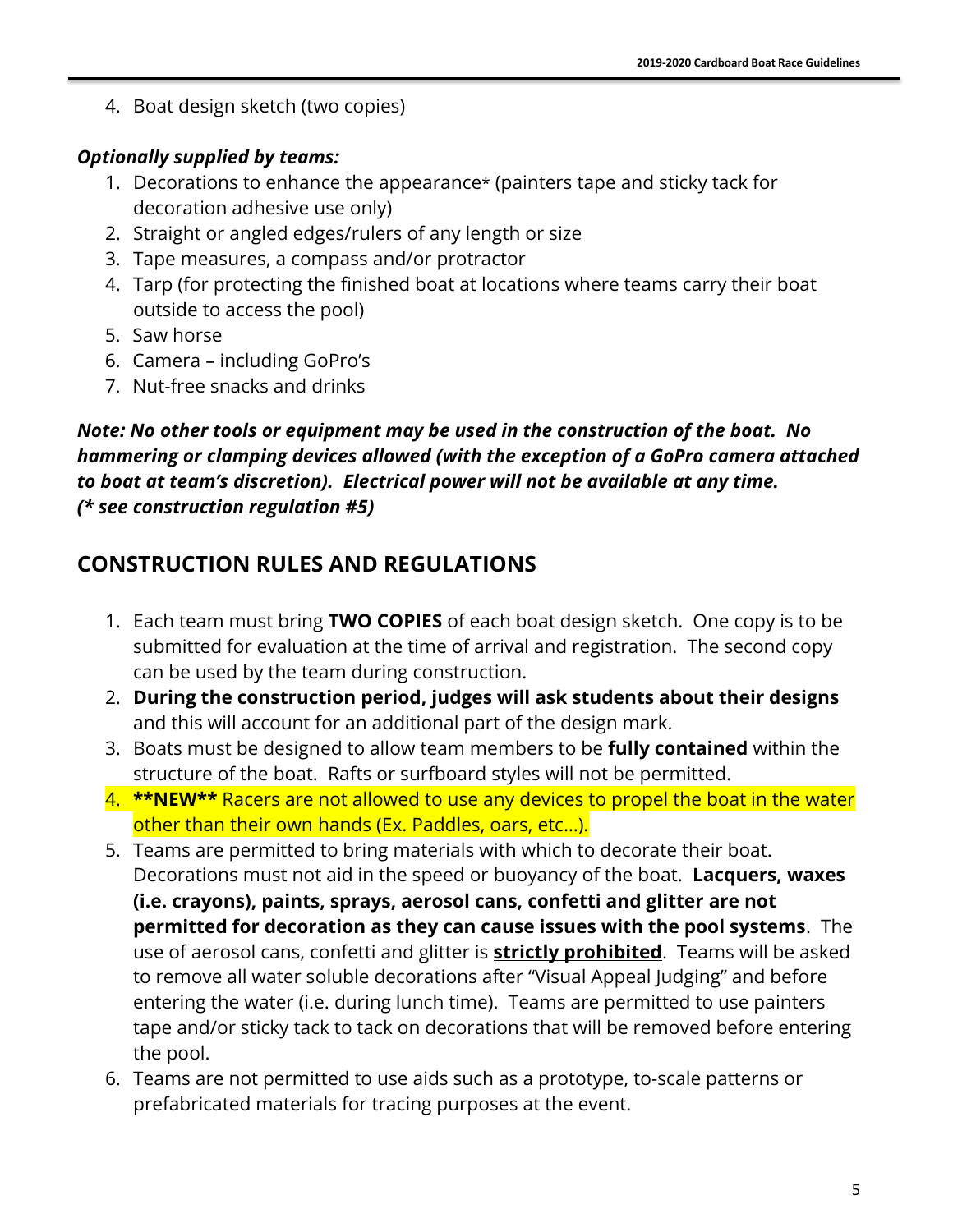- 7. All team members will be weighed during the construction phase and will have to advise Skills Ontario staff which team members are going to participate in the first round of the weight challenge. This is known as the **Declared Weight** and must be finalized in the construction phase. *Please review the Frequently Asked Questions for a more thorough description of "declared weight".*
- 8. Teams will be asked during the construction phase to declare who their racer(s) will be.
- 9. The provided adhesive sheet with specified team number must be attached in a **visible** location on the boat.
- 10.**\*\*NEW\*\*** Teams must also write six (6) of the 144 skilled trades recognized by Ontario in marker on their boat for full marks (5) within the Skilled Trades Knowledge Category. A list of recognized Skilled Trades can be found here: <https://www.ontario.ca/page/list-skilled-trades-ontario>
- 11.All left over materials must be handed into the Skills Ontario staff at the end of the construction phase.

# **RACE RULES AND REGULATIONS**

- 1. Shoes will not be permitted on the pool deck.
- 2. Boats will race in timed heats of two (2), three (3) or four (4) boats.
- 3. All team members racing must wear the PFDs/life jackets provided.
- 4. At the team's discretion, one (1) or two (2) team members may race the boat and it must be the racer(s) declared during the construction phase. No late substitutions will be allowed.
- 5. Only kneeling or sitting in the boat will be permitted during the speed and weight challenges.
- 6. Teams will be given two commands:
	- a. "Racers Ready": teams will make eye contact with the starter
	- b. "Boats in the water and Racers in the boat": teams will have up to 30 seconds to climb into their boats and position the boat.
- 7. After 30 seconds or when all teams in the heat are ready (whichever comes first) a whistle will blow signaling the start of the timed race.
- 8. Up to three (3) team members on the pool deck are allowed to steady and hold the boat for the start of the race. Teachers may not assist.
- 9. If team members on the deck push the boat at the start or allow the boat to drift away from the edge a **five (5) seconds penalty will be added to the time.**
- 10. If a team uses sides of pool to propel their boat forward a five (5) second penalty will be added to the time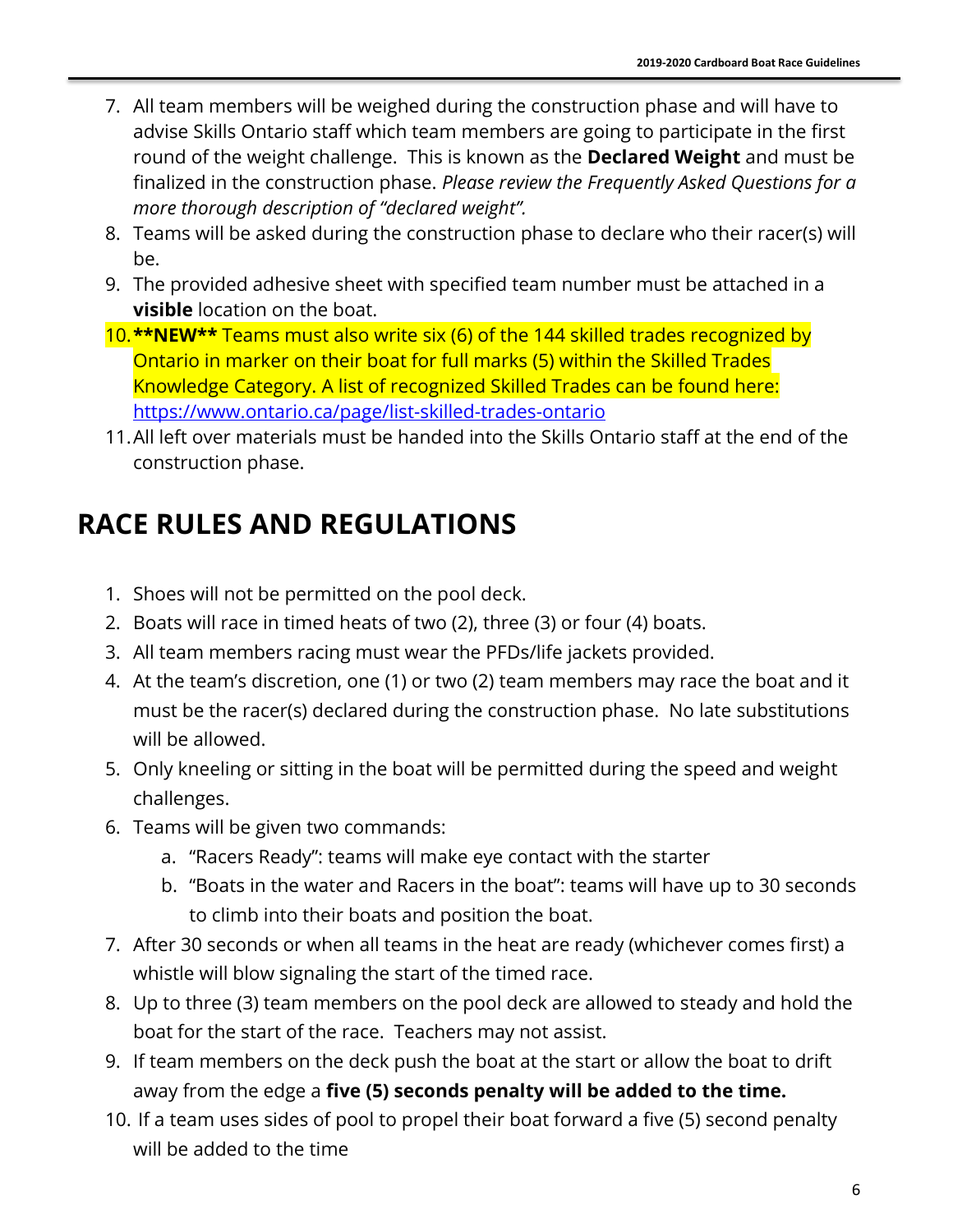- 11.Time will stop once any **structurally significant** part of the boat touches the other end of the pool.
- 12.Only the racers' hands may be used to propel the boat.
- 13.Team members must enter and exit the boat from the ends of the pool not the sides of the pool deck (this will help ensure that teams designated to the middle lane are not at a disadvantage).
- 14.Racers are responsible for avoiding any obstacles in their designated lane **(i.e. buoys, ladders, and submerged stairs). Times will not be adjusted if a boat becomes 'hung-up' on an obstacle.**

### **TRANSITION BETWEEN RACE AND WEIGHT CHALLENGE**

- 1. All intact boats must proceed to the weight challenge immediately following their race heat.
- 2. After the speed challenge, teams will be allowed to remove the boats from the pool to pour out excess water; the boat must then be immediately placed back in the pool for the weight challenge.
- 3. **\*\*NEW\*\*** Boats that are unable to complete the speed challenge due to tipping, or structure failure, may not compete within the weight challenge as the disintegrating cardboard may harm the pool's filtration systems.
- 4. Boats deemed unsafe by a lifeguard will not be permitted to enter the weight challenge.
- 5. Drying tools (paper towels, hair dryers, towels, and fans) will not be permitted.

## **WEIGHT CHALLENGE RULES AND REGULATIONS**

- 1. Weight will be determined by the combined body weight of the individuals in the boat. Additional weight-bearing objects (hand weights, weighted belts, dumb bells) will not be permitted.
- 2. Individuals must be fully contained within the structure of the boat. Teams may use their hands to hold the boat edge (top edge only, not the sides), but will not be permitted to touch the water outside of the boat or the ledges of the pool, except when asked to help reposition the boat at a judge's or lifeguard's request.
- 3. Feet and legs must be contained within the boat. Only kneeling or sitting in the boat will be permitted. For safety reasons, competitors may NOT lie down.
- 4. Participants must wear PFDs/ lifejackets during the weight challenge.
- 5. Boats must begin the weight challenge with the weight they declared during the construction phase. (i.e. those individuals elected by their team to go into the boat first)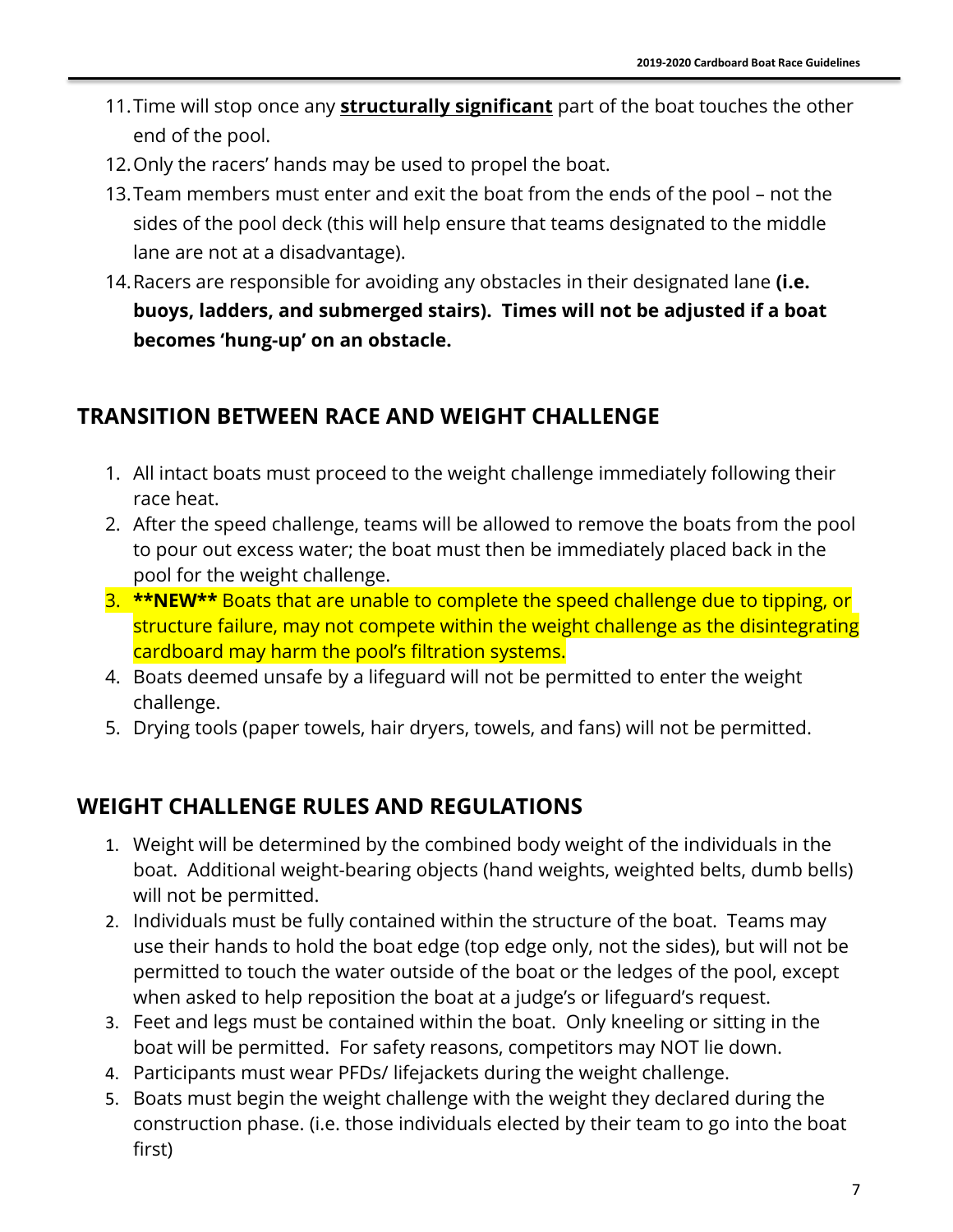- 6. Boats must hold declared weight for 90 seconds without "sinking" in order to score any weight challenge points. Teams touching the water outside of the boat, buoys, or the ledges of the pool during the timed portion of the weight challenge will have a 5 second penalty, for example if a team member touches the water at 80 seconds, they must hold their declared weight for 95 seconds(a 5 second addition to 90 seconds)
- 7. Additional individuals may be added to boats after 90 seconds have passed. Each new weight must be held for an additional 60 seconds.
- 8. Teams must use their hands to paddle their boats back towards the wall before adding additional people to their boat. Boats may only be 'pulled' towards the wall when within arms-length of the end of the pool where the judge is standing - boats **CANNOT** be pulled from the pool sides.
- 9. The final weight held for the full time will be recorded as the maximum weight achieved for the team.
- 10. **ONLY student competitors may compete in the weight challenge**. All team members<sup>1</sup> must be used in the weight challenge before other registered student participants are added. No spectators or teacher volunteers are permitted.
- 11. Teachers are permitted poolside during the weight challenge to help students safely enter the boat, steady the boat, and coach their teams,
- 12. **\*\*NEW\*\*** A boat will be considered "sunk" once **TWO** corners of the boat are submersed/allowing water within the structure.

# **SCORING**

 $\overline{a}$ 

| Category                                  | <b>Maximum Points</b> |  |
|-------------------------------------------|-----------------------|--|
| <b>Construction</b>                       |                       |  |
| <b>Quality of Construction</b>            | 5                     |  |
| Planning and Design                       | 5                     |  |
| Safety and Cleanliness                    | 5                     |  |
| <b>Teamwork and Team Spirit</b>           | 5                     |  |
| Visual Appeal                             | 5                     |  |
| Skilled Trades Knowledge                  | 5                     |  |
| <b>Total Construction</b>                 | 30                    |  |
| <b>Speed Challenge</b>                    |                       |  |
| Speed (top twenty fastest times)          | 35                    |  |
| <b>Total Speed Challenge</b>              | 35                    |  |
| <b>Weight Challenge</b>                   |                       |  |
| Weight (top twenty greatest weights held) | 35                    |  |
| <b>Total Weight Challenge</b>             | 35                    |  |

 $<sup>1</sup>$  Unless there is a valid medical or health and safety issue that precludes all team members from participating and Skills</sup> Ontario staff have been made aware of the situation.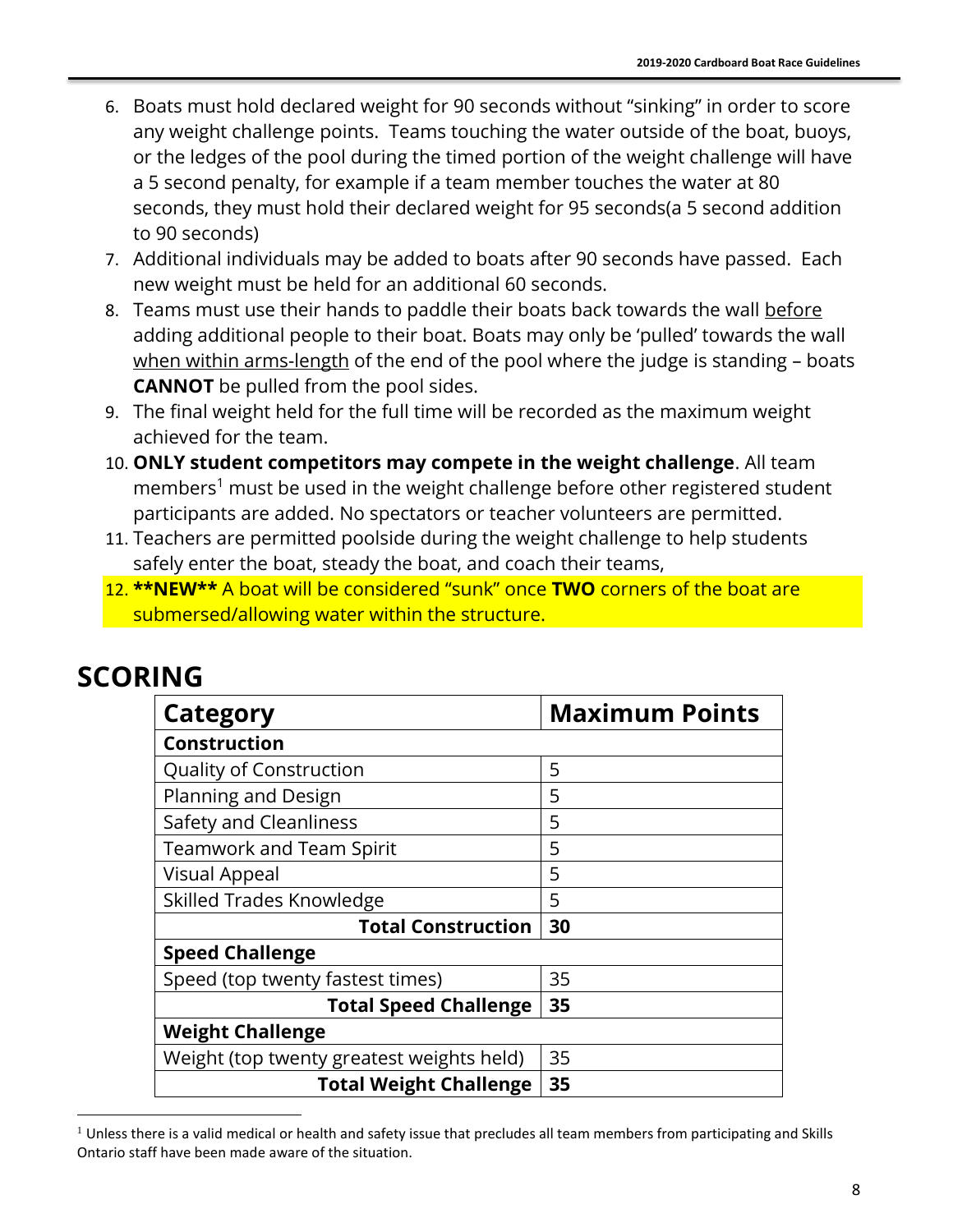| $11th - 14$ points                     |
|----------------------------------------|
| $12th - 12$ points                     |
| $13th - 10$ points                     |
| $14th - 8$ points                      |
| $15th - 6$ points                      |
| $16th - 5$ points                      |
| $17th - 4 points$                      |
| $18th - 3 points$                      |
| $\overline{19}^{\text{th}}$ – 2 points |
| $20th - 1$ point                       |
|                                        |

Scoring for the race/weight challenge:

**\*JUDGES' DECISIONS ARE FINAL\***

### TIE BREAKERS:

• In the event of a tie between two or more teams, ties will be broken by using the score from the weight challenge, then the speed challenge, then total construction, then essential skills knowledge, then quality of construction.

### **Teams who damage the construction location floor with cutting devices or adhesive will be disqualified.**

## **Photo Informed Consent Forms**

Camera crews and media will be onsite at the race taking footage and photos of the event. Students who do not have their parent's/guardian's permission to be photographed will be asked to wear an identifier. This will help ensure students without a signed photograph informed consent form will not appear in publications or get posted on social media and/or our website.

## **Inclement Weather**

Cardboard Boat Races will be postponed if buses are cancelled for the majority of participants or if Skills Ontario staff members cannot safely travel to the host location. Notifications will be sent out to e-mail addresses provided by teachers during registration. The notification will be sent out **no later than 7am** on the day of the race.